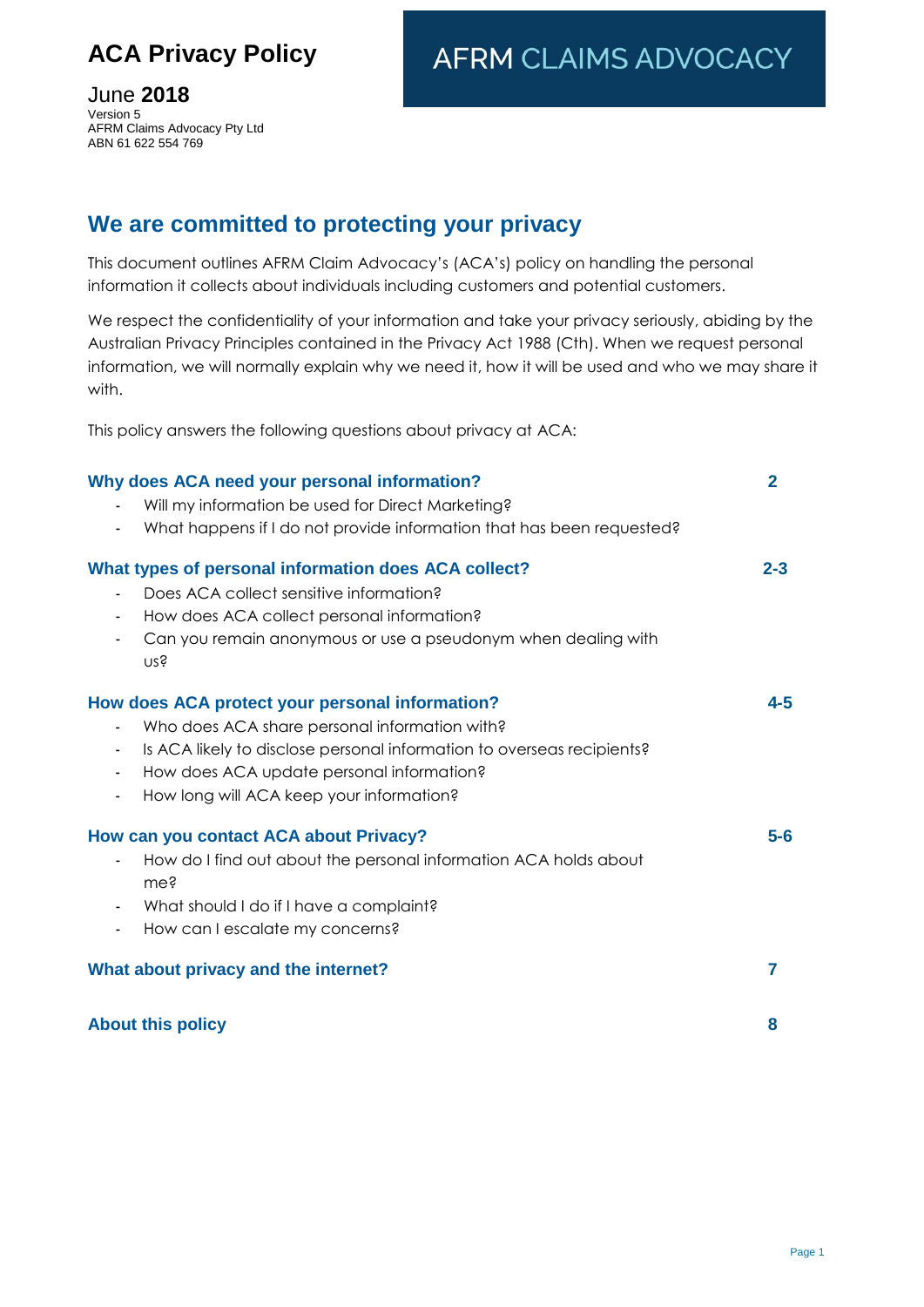# **Why does ACA need your personal information?**

Understanding our customers' claim event is a central part of our business. To advocate with respect to a potential insurance claim, we need to collect certain personal information.

In this Privacy Policy, personal information is any information that could identify you or be used to establish your identity.

ACA mainly collects, holds, uses and discloses customers' personal information so we can establish, manage and advocate on your behalf with respect to potential claims on personal insurance products. We may also use and disclose your information for purposes related to those mentioned above, such as arranging for services to be provided by third parties and enhancing our customer service options (see the next section 'Will my personal information be used for Direct Marketing').

In addition, some laws require us to collect personal information. These include the Corporations Act 2001 (Cth).

#### **Will my personal information be used for Direct Marketing?**

We may also use your personal information to keep you informed about the services offered by ACA.

You can opt out of receiving direct marketing information from us at any time (see the 'How can you contact ACA about privacy?' section below).

#### **What happens if I do not provide information that has been requested?**

It's your choice whether to provide your information. However, if you don't, we may be unable to fulfil your request for claims management services. It may also affect our ability to properly advocate on your behalf.

# **What types of personal information does ACA collect?**

We may ask for a range of personal information to assist us in providing our services. The information we may request includes (but is not limited to) name, address, date of birth, contact details, income, assets and liabilities, superannuation/insurance details, account balances, tax and financial statements, employment details, personal health/health records and citizenship status.

### **Does ACA collect sensitive information?**

We sometimes need to collect and use sensitive information. This includes information or an opinion relating to a person's racial or ethnic origin, political views or memberships, religious beliefs or affiliations, membership of a professional or trade association or trade union, sexual orientation or practices and criminal record. It also includes information about a person's health and medical history.

The Australian Privacy Principles set out restrictions about the way sensitive information can be used. Unless you give us your consent, or if we are required or permitted by law, we will only use or disclose sensitive information for the purposes for which it was provided.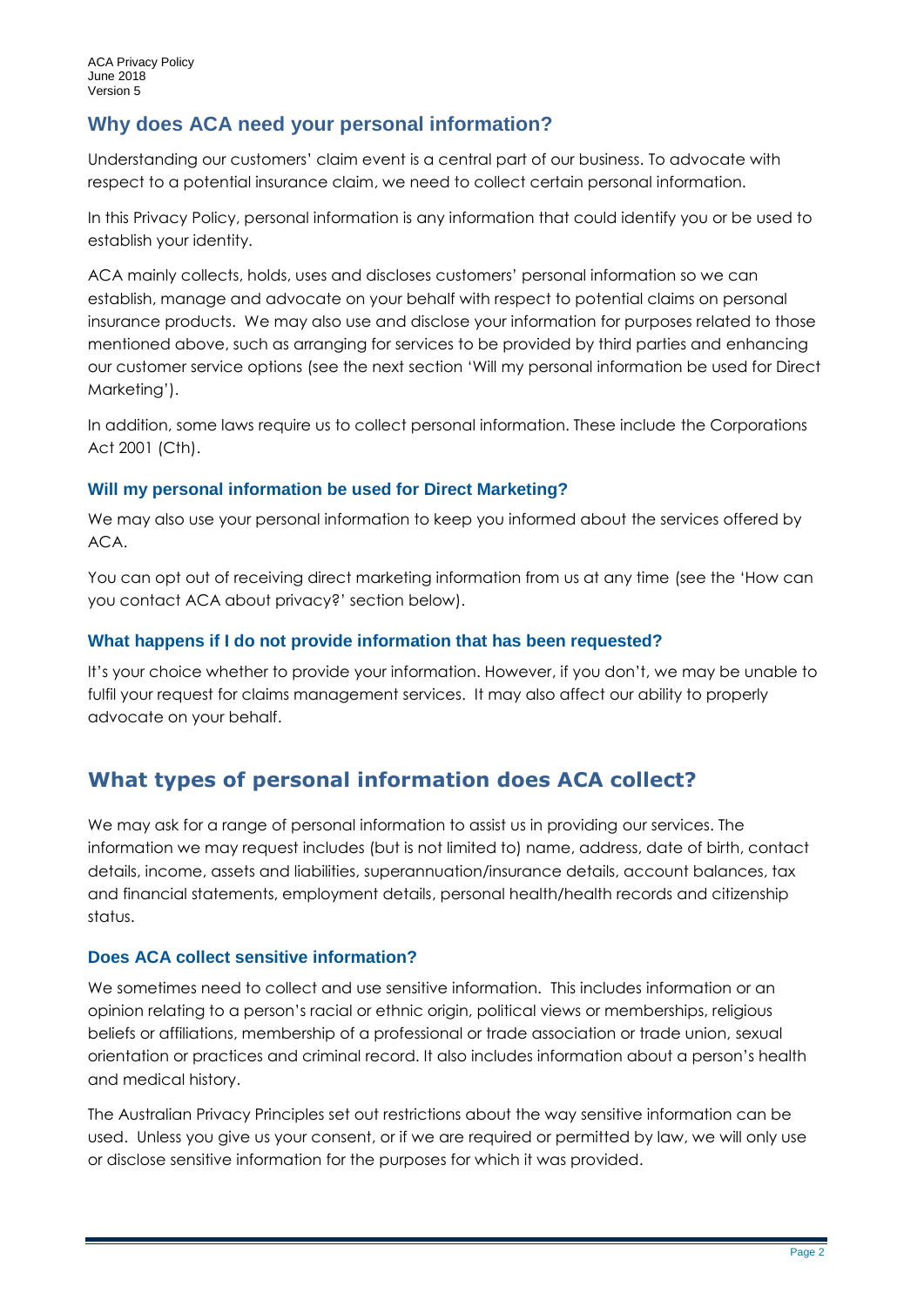### **How does ACA collect personal information?**

ACA will collect your personal information directly from you where this is reasonable and practical. We gather this information either through forms that you complete, recording the information you provide via phone calls, interviews, other forms of communication and third-party sources. Examples of third-party sources that may provide us with information are:

- parents or guardians in respect of children
- people authorised by you, such as:
	- o Doctors (and other physicians);
	- o Lawyers;
	- o Accountants;
	- o Financial Planners;
	- o Superannuation funds; and
	- o Insurance companies
	- o Powers of Attorney
- public sources of information (such as telephone directories)

When we are provided with personal information about an individual from a third party, we seek to ensure the individual is aware of certain matters, such as ACA's identity and our contact details.

#### **Can you remain anonymous or use a pseudonym when dealing with us?**

If you wish to remain anonymous or to use a pseudonym when dealing with us, we may be able to provide you with limited information or services, such as general details about our service.

However in many cases it will be impracticable for us to assist you if you wish to remain anonymous or use a pseudonym. For example, the provision of claims advocacy services is highly personalised, with the quality and scope of service heavily dependent on the individual circumstances of each customer. Because of this, if you choose not to identify yourself or wish to use a pseudonym, we may be unable to provide you with the service you want.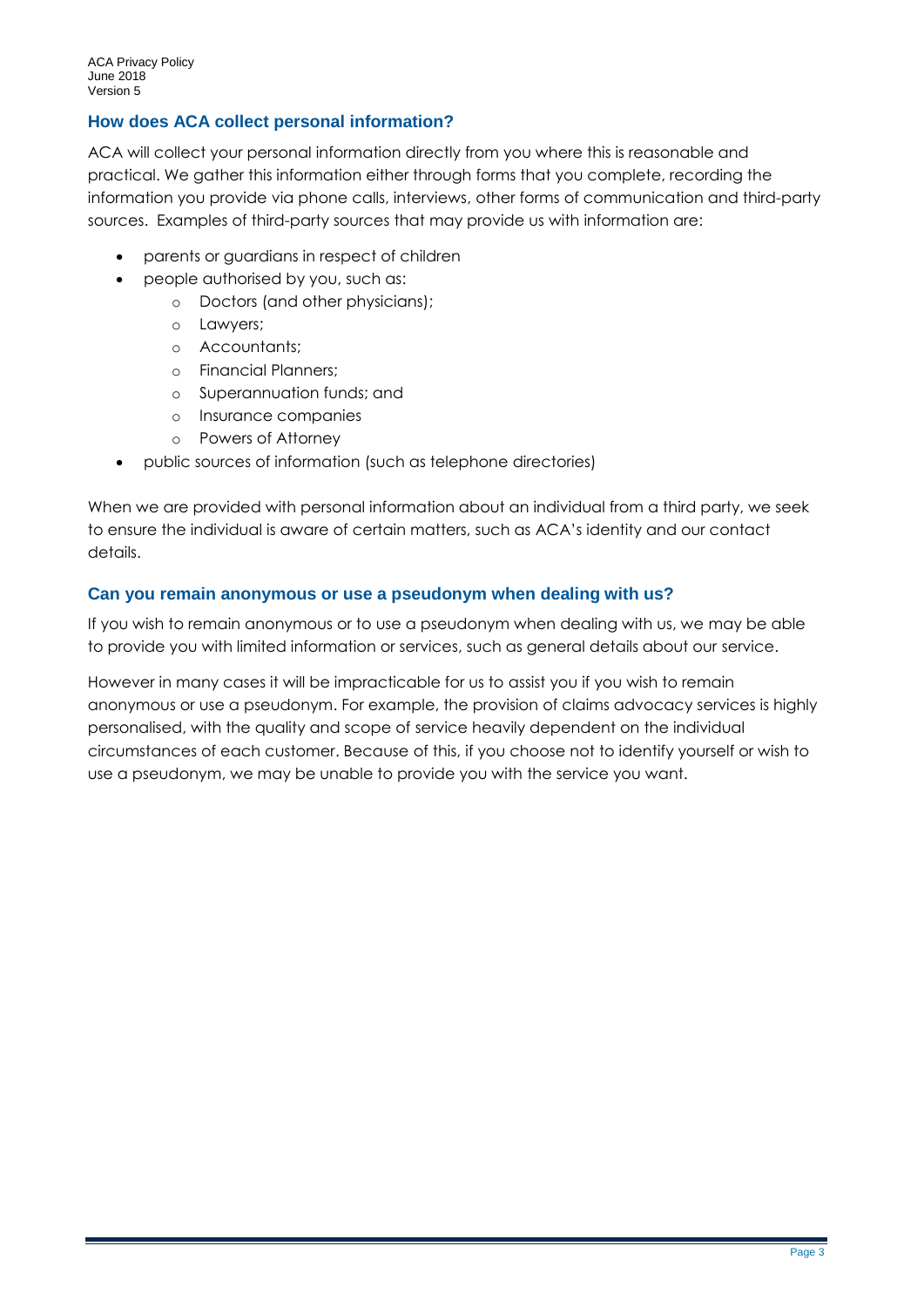# **How does ACA protect your personal information?**

Whether your personal information is gathered through face-to-face meetings or by interacting with us via telephone, mail, internet or other methods, we take steps to store your information securely. We hold your personal information in a combination of secure computer storage facilities, paper-based files and other formats.

We take a number of steps to protect personal information from misuse, loss, unauthorised access, modification or improper disclosure. These include instructing our staff who handle personal information to respect the confidentiality of customer information and the privacy of individuals.

### **Who does ACA share personal information with?**

From time to time we may share your personal information with other entities both within and outside of ACA. The entities that we might share your personal information with vary according to the product or service involved, but could include:

- other areas and organisations within ACA that provide claims management support
- external service providers and specialist advisers we engage to provide us with services such as administrative, financial, insurance or claims management services, some of whom may contact you on our behalf
- insurers, including reinsurance companies, and credit providers
- courts, tribunals and other dispute resolution bodies in the course of a dispute
- anyone authorised by you or to whom you have provided your consent (either expressly or impliedly), including but not limited to other financial services providers that we may need to deal with on your behalf
- anyone to whom we are required or authorised by law to disclose your personal information (for example, law enforcement agencies, and national and international government and regulatory authorities including but not limited to the Australian Taxation Office, the Australian Prudential Regulation Authority, the Australian Securities and Investments Commission, and the Australian Transaction Reports and Analysis Centre)
- Other financial services institutions in order to detect, investigate or prevent actual or potential fraud in connection with the services we provide to you.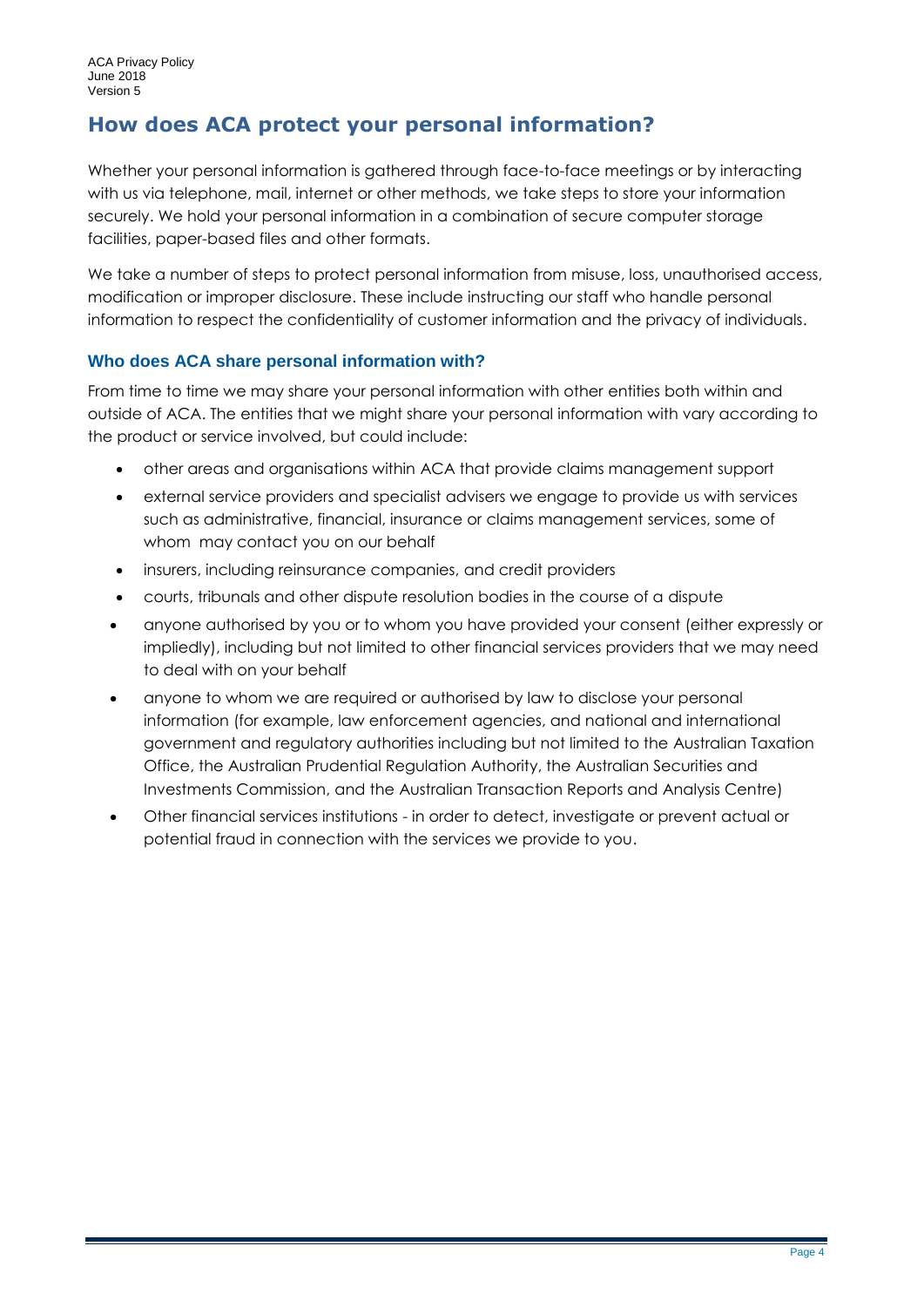#### **Is ACA likely to disclose personal information to overseas recipients?**

Some of the entities we disclose personal information to may have operations in other countries. These entities could include insurers and superannuation funds.

A definitive list of countries to which your personal information could be sent cannot be known however we anticipate the major countries to be as follows:

| Germany, Japan, Switzerland, United States<br>Reinsurance providers |  |
|---------------------------------------------------------------------|--|
|---------------------------------------------------------------------|--|

Each individual entity (the insurer or superannuation fund) should disclose this information in their respective Privacy Policies – which are usually available on their website.

#### **How does ACA update personal information?**

We realise that your personal information changes frequently – people move house and update other personal circumstances on an ongoing basis. In most cases you can alter your details over the telephone.

If we believe the information we hold is incomplete or out of date, we may also seek to correct or complete our records by gathering data from other sources such as public records and other organisations.

#### **How long will ACA keep your information?**

We may be legally required to maintain some of your records for a significant period of time. However once we believe information is no longer needed we may remove any identifying details or destroy the records entirely.

# **How can you contact ACA about privacy?**

You can contact us to:

- seek more information about anything contained in this policy, or to request a copy of this policy in a different format
- update or correct your personal information
- opt out of receiving direct marketing material
- ask about accessing or correcting the personal information we hold about you; or
- make a privacy related complaint.

You can contact us by:

- By telephone: 13 16 77
- By email: aca@afrm.com.au
- In writing: PO Box 866 The Junction NSW 2291.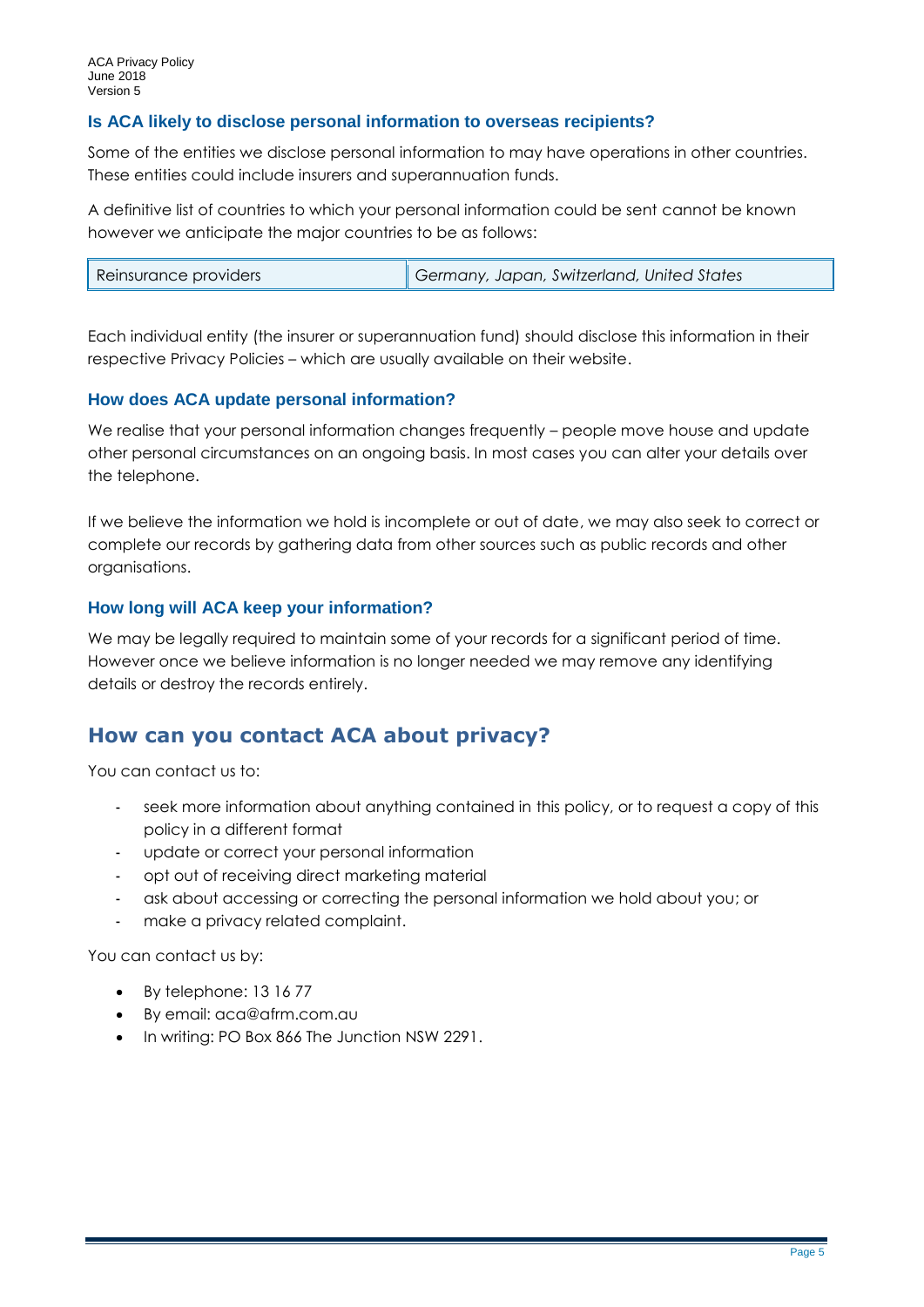#### **How do I find out about the personal information ACA holds about me?**

Under the Privacy Act you have the right to access the personal information we hold about you, with some exceptions. To make a request you need to contact us as set out above.

ACA is permitted to refuse access to personal information in certain situations. Examples include where:

- giving access would have an unreasonable impact on the privacy of other individuals
- giving access would be unlawful, or where denying access is required or authorised by an Australian law or a court order
- both of the following apply:
	- (i) we have reason to suspect that unlawful activity, or misconduct of a serious nature, that relates to our functions or activities has been, is being or may be engaged in; and
	- (ii) giving access would be likely to prejudice the taking of appropriate action in relation to the matter
- giving access is likely to interfere with law enforcement activities.

Before providing the requested information we will give you an estimate of any potential costs associated with this, including expenses for locating, retrieving, reviewing and copying any of the material you need.

#### **What should I do if I have a complaint?**

To raise any concerns you might have in relation to privacy, please contact your claim advocate.

We take privacy-related complaints very seriously and consider all complaints carefully as part of our commitment to being open, honest and fair in dealing with your concerns. In most cases, we'll contact you within five working days of receiving your complaint to let you know what actions we are taking regarding the matter.

#### **How can I escalate my concerns?**

If you feel your complaint has not been satisfactorily addressed in the first instance, or that it is taking too long to resolve, you can ask for your concerns to be escalated to the ACA's Complaints Manager. Contact details are as follows:

|            | Complaints Manager    |
|------------|-----------------------|
| By email   | - aca@afrm.com.au     |
| In writing | - PO Box 866          |
|            | The Junction NSW 2291 |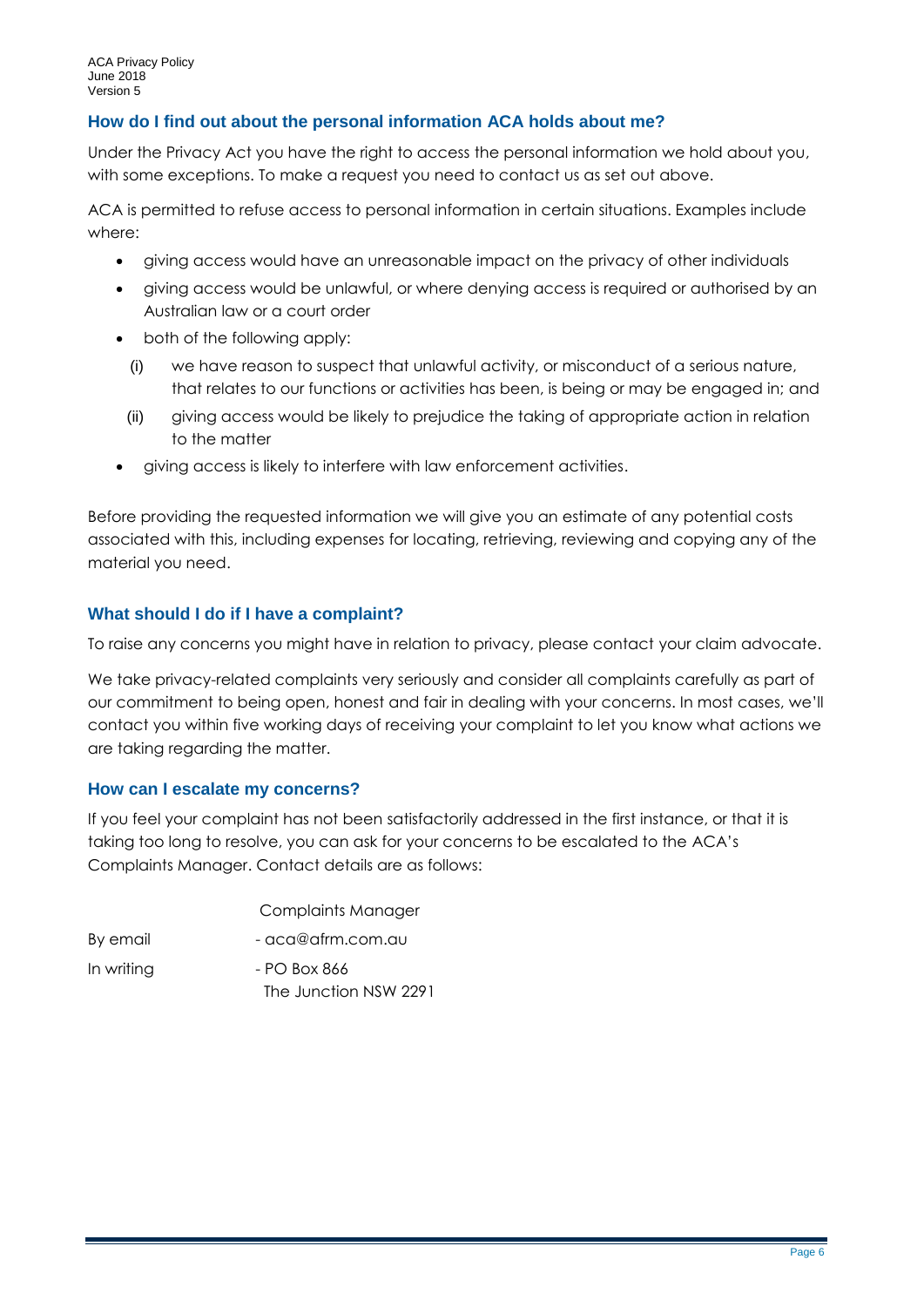ACA Privacy Policy June 2018 Version 5

# **What about privacy and the internet?**

This statement outlines some privacy issues specific to the afrmclaimsadvocacy.com website and associated web-based applications.

#### **Interactive tools**

ACA may provide you with interactive tools designed to keep you informed with progress on your potential claim. ACA may collect personal information you enter when using the interactive tools on our website or associated applications.

### **What is a Cookie and how does ACA use cookies?**

Cookies are small pieces of text stored on your computer to help us determine the type of browser and settings you are using, where you have been on the web site, when you return to the web site, where you came from, and to ensure your information is secure. The purpose of this information is to provide you with a more relevant and effective experience on the ACA website, including presenting web pages according to your needs or preferences.

We may use cookies to give you access to certain pages of the websites without having to log in each time you visit. ACA may also use external service providers to track the traffic and usage on the web site.

Cookies are frequently used on many websites on the internet and you can choose if and how a cookie will be accepted by changing your preferences and options in your browser. You may not be able to access some parts of afrmclaimsadvocacy.com if you choose to disable the cookie acceptance in your browser, particularly the secure parts of the website. We therefore recommend you enable cookie acceptance to benefit from all the services on the website.

### **Links to third party websites**

The ACA website may have links to external third party websites that may benefit the user.

External websites should contain their own privacy statements and we recommend you review them when using their websites. Please note, however, that third party websites are not covered by this policy, and these sites are not subject to ACA's privacy standards and procedures.

#### **Website Analytics**

Website analytics measurement software is used to assist in tracking traffic patterns to and from the ACA website, anonymously surveying users of the sites. The system is used to collect such information as the number of unique visitors, how long these visitors spend on the website when they do visit, and common entry and exit points into and from the website.

This non-personal information is collected and aggregated by third party software and provided to us to assist in our analysis of our websites. You cannot be identified personally from this information and no personal information is stored about you.